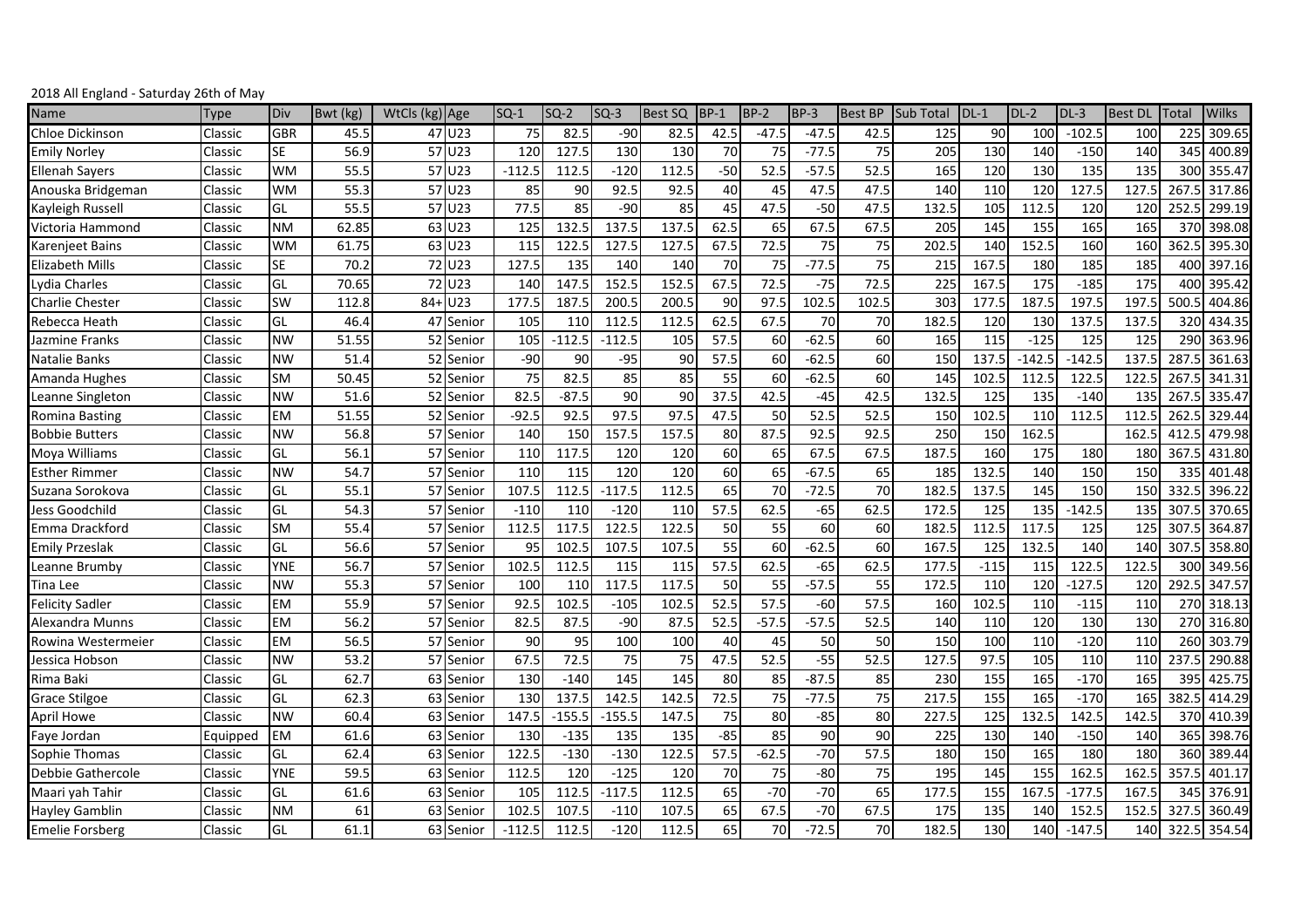| Cassandra Marillier      | Classic  | NΜ         | 62.3   |        | 63 Senior  | 102.5    | 110      | 117.5    | 117.5           | 45              | 50              | $-55$    | 50              | 167.5    | 110    | 120               | 132.5    | 132.5             |       | 300 324.93 |
|--------------------------|----------|------------|--------|--------|------------|----------|----------|----------|-----------------|-----------------|-----------------|----------|-----------------|----------|--------|-------------------|----------|-------------------|-------|------------|
| Angharad Fraser-Williams | Classic  | EM         | 62.8   |        | 63 Senior  | 97.      | $-105$   | 105      | 105             | 52.5            | 55              | $-57.5$  | 55              | 160      | 130    | 140               | $-145$   | 140               | 300   | 322.96     |
| Amy Spencer              | Equipped | SW         | 72     |        | 72 Senior  | 177.5    | 187.5    | $-195$   | 187.5           | 92.5            | $-100$          | $-105$   | 92.5            | 280      | 140    | 150               | 160      | 160               | 440   | 429.46     |
| <b>Sheri Miles</b>       | Classic  | <b>SE</b>  | 71.1   |        | 72 Senior  | 135      | 145      | 150      | 150             | 85              | $-90$           | $-90$    | 85              | 235      | 185    | $-202.5$          | 202.5    | 202.5             | 437.5 | 430.64     |
| Rachel Bradish           | Classic  | <b>YNE</b> | 70.65  |        | 72 Senior  | 140      | 150      | $-155$   | 150             | 75              | 80              | 85       | 85              | 235      | 160    | 170               | 177.5    | 177.5             | 412   | 407.78     |
| Emily Greenway           | Classic  | SW         | 70.6   |        | 72 Senior  | 147.5    | 157.5    | $-167.5$ | 157.5           | 70              | 72.5            | $-75$    | 72.5            | 230      | 160    | 170               | 177.5    | 177.5             | 407.  | 403.03     |
| Rowena Roos              | Classic  | SM         | 67.1   | 72     | Senior     | 145      | 155      | $-160$   | 155             | $\overline{70}$ | 72.5            | $-75$    | 72.5            | 227.5    | 170    | $-177.5$          | $-177.5$ | $\overline{170}$  | 397.5 | 407.43     |
| Emily Williams           | Classic  | GL         | 71.1   |        | 72 Senior  | 140      | 150      | 157.5    | 157.5           | 67.5            | 72.5            | 75       | 75              | 232.5    | 140    | 152.              | 162.5    | 162.5             | 395   | 388.80     |
| Florence Walton          | Classic  | SE         | 70.2   |        | 72 Senior  | 140      | 147.5    | 152.5    | 152.5           | 75              | 80              | 85       | 85              | 237.5    | 130    | 145               | 152.5    | 152.5             | 390   | 387.23     |
| Rebecca Kay              | Classic  | <b>WM</b>  | 68.1   |        | 72 Senior  | 115      | 125      | 130      | 130             | 60              | 65              | 70       | 70              | 200      | 145    | 155               | 165      | 165               | 365   | 370.18     |
| Naomi Botham             | Classic  | <b>NM</b>  | 69.9   |        | 72 Senior  | 120      | 125      | $-130$   | 125             | 60              | 62.5            | 65       | 65              | 190      | 155    | 162.5             | 170      | 170               | 360   | 358.50     |
| <b>Heather Murray</b>    | Classic  | <b>YNE</b> | 71.9   |        | 72 Senior  | 120      | 127.5    | 130      | 130             | 65              | 70              | $-75$    | 70              | 200      | 145    | 155               | $-160$   | 155               | 355   | 346.82     |
| Lauren May-Drake         | Classic  | <b>NW</b>  | 70.2   |        | 72 Senior  | $-110$   | 112.5    | 117.5    | 117.5           | 57.5            | 60              | $-62.5$  | 60              | 177.5    | 155    | 162.5             | $-170$   | 162.5             | 340   | 337.58     |
| Bea Wright               | Classic  | SW         | 72     | 72     | Senior     | 117.5    | $-125$   | 125      | 125             | 70              | $-75$           | $-75$    | $\overline{70}$ | 195      | 142.5  | $-152.5$          | $-152.5$ | 142.5             | 337.5 | 329.41     |
| Laura Parkinson          | Classic  | <b>NW</b>  | 71.6   |        | 72 Senior  | 110      | 120      | 122.5    | 122.5           | 60              | 62.5            | $-65$    | 62.5            | 185      | 140    | 145               | $-150$   | 145               | 330   | 323.29     |
| Janine Kessel            | Classic  | SM         | 66.7   |        | 72 Senior  | 112.5    | 120      | 125      | 125             | 55              | $-60$           | $-60$    | 55              | 180      | 115    | 125               | $-132.5$ | 125               | 305   | 313.98     |
| Laura Battersby          | Classic  | <b>NW</b>  | 69     |        | 72 Senior  | 90       | 95       | $-100$   | 95              | 57.5            | 60              | $-62.5$  | 60              | 155      | 140    | 145               | $-150$   | 145               | 300   | 301.45     |
| Alexandra Lilley         | Classic  | <b>NM</b>  | 69.9   |        | 72 Senior  | 97.5     | $-102.5$ | $-102.5$ | 97.5            | 50              | $-55$           | $-55$    | 50              | 147.5    | 125    | 132.5             | 140      | 140               | 287.  | 286.30     |
| Temitope Nuga            | Classic  | GL         | 81.5   |        | 84 Senior  | 157.5    | 162.5    | $-167.5$ | 162.5           | 82.5            | 85              | 87.5     | 87.5            | 250      | 180    | 192.5             | 200      | 200               | 450   | 407.60     |
| Chloe Whylie             | Classic  | GL         | 83.5   |        | 84 Senior  | 152.5    | 157.5    | 162.5    | 162.5           | 75              | 80              | $-82.5$  | 80              | 242.5    | 180    | 190               | 197.5    | 197.5             | 440   | 393.55     |
| Nicola Stimpson          | Classic  | <b>SM</b>  | 82.85  | 84     | Senior     | 160      | 165      | $-167.5$ | 165             | 60              | 67.5            | $-72.5$  | 67.5            | 232.5    | $-160$ | 160               | $-165$   | 160               | 392.5 | 352.46     |
| Lola Alabi               | Classic  | GL         | 76.95  |        | 84 Senior  | $-147.5$ | $-152.5$ | 152.5    | 152.5           | 55              | 60              | $-65$    | 60              | 212.5    | 167.5  | $\frac{175}{175}$ | $-180$   | $\frac{175}{175}$ | 387.5 | 362.62     |
| Claire Dickson           | Classic  | <b>NW</b>  | 82.2   |        | 84 Senior  | $-125$   | 125      | $-130$   | 125             | 82.5            | $-85$           | $-85$    | 82.5            | 207.5    | 140    | 145               | 150      | 150               | 357.5 | 322.35     |
| Lucy Hyde                | Classic  | <b>SE</b>  | 81.95  |        | 84 Senior  | 90       | 92.5     | 107.5    | 107.5           | 80              | 85              | 87.5     | 87.5            | 195      | 140    | 150               | 160      | 160               | 355   | 320.61     |
| Elizabeth Robinson       | Classic  | <b>NW</b>  | 81.85  |        | 84 Senior  | 105      | 112.5    | $-117.5$ | 112.5           | 55              | 60              | $-62.5$  | 60              | 172.5    | 140    | 150               | 160      | 160               | 332.5 | 300.49     |
| Mariam Mahmoud           | Classic  | GL         | 80.2   |        | 84 Senior  | 110      | 120      | 125      | 125             | 57.5            | 62.5            | 65       | 65              | 190      | 130    | 140               | $-150$   | 140               | 330   | 301.54     |
| Leigh Wetheridge         | Classic  | <b>SE</b>  | 105.45 | $84 +$ | Senior     | 185      | $-195$   | 195      | 195             | 100             | 110             | $-118$   | 110             | 305      | 210    | 220               | $-230$   | 220               | 525   | 430.96     |
| Scarlett Sotiris         | Classic  | <b>SM</b>  | 92.45  | $84+$  | Senior     | 140      | 150      | 160      | 160             | 70              | 80              | 85       | 85              | 245      | 170    | 182.5             | 195      | 195               | 440   | 376.14     |
| Alexandra Foden          | Classic  | <b>NW</b>  | 107.45 | $84+$  | Senior     | $-170$   | 175      | $-185$   | $\frac{175}{ }$ | 85              | 87.5            | $-90$    | 87.5            | 262.5    | 165    | $\frac{175}{2}$   | $-180$   | 175               | 437.5 | 357.55     |
| Katrina Sweatman         | Classic  | <b>WM</b>  | 109.55 |        | 84+ Senior | 160      | 170      | $-175$   | 170             | 80              | 87.5            | $-90$    | 87.5            | 257.5    | 162.5  | 172.5             | 177.5    | 177.5             | 435   | 353.99     |
| Steevi Pugh              | Classic  | <b>NW</b>  | 100.75 | $84+$  | Senior     | 175      | 182.5    | 190      | 190             | 70              | 75              | 77.5     | 77.5            | 267.5    | 150    | 160               | $-162.5$ | 160               | 427.  | 355.16     |
| Mary McCance             | Classic  | <b>NW</b>  | 92.1   | $84 +$ | Senior     | 140      | $-150$   | 150      | 150             | $\overline{70}$ | $\overline{75}$ | 80       | 80              | 230      | 180    | 190               | $-195$   | 190               | 420   | 359.57     |
| Mariemy Montero          | Classic  | <b>YNE</b> | 109.05 | $84 +$ | Senior     | 120      | 130      | $-135$   | 130             | 107.5           | $-112.5$        | $-112.5$ | 107.5           | 237.5    | 155    | 165               | $-175$   | 165               | 402.  | 327.87     |
| Emma Baggaley            | Classic  | <b>EM</b>  | 93.25  | $84 +$ | Senior     | 140      | $-145$   | $-145$   | 140             | 70              | $-77.5$         | $-80$    | 70              | 210      | 165    | 170               | 172.5    | 172.5             | 382.  | 325.93     |
| Susy Pyzer-Knapp         | Classic  | EM         | 94.1   | $84+$  | Senior     | 125      | 132.5    | $-140$   | 132.5           | 50              | 55              | 60       | 60              | 192.5    | 160    | 172.5             | 180      | 180               | 372.5 | 316.35     |
| Kelly-Marie Edwards      | Classic  | <b>SM</b>  | 127.4  | $84+$  | Senior     | $-135$   | $-135$   | 135      | 135             | 65              | 70              | 72.5     | 72.5            | 207.5    | 145    | 155               | 165      | 165               | 372.5 | 294.73     |
| Lizzy Terry              | Classic  | NM         | 93.75  | $84 +$ | Senior     | $-140$   | 140      | $-147.5$ | 140             | 55              | $-60$           | 60       | 60              | 200      | 160    | 170               | $-175$   | 170               | 370   | 314.66     |
| Elizabeth Morrissey      | Classic  | SM         | 90.45  | $84 +$ | Senior     | 137.5    | 142.5    | 145      | 145             | 65              | 70              | $-72.5$  | 70              | 215      | 140    | 145               | $-147.5$ | 145               | 360   | 310.43     |
| Lucy Jackson             | Classic  | <b>NW</b>  | 102    | $84+$  | Senior     | $-190$   | $-190$   | $-190$   | 0               | 95              | 100             | $-107.5$ | 100             | $\Omega$ | 190    | $-195$            | $-195$   | 190               |       | 0.00       |
| Imelda Flanagan          | Classic  | <b>EM</b>  | 42.4   |        | 47 M2      | 67.5     | 72.5     | 75       | 75              | 35              | 37.5            | 40       | 40              | 115      | 105    | 110               | $-112.5$ | 110               |       | 225 324.53 |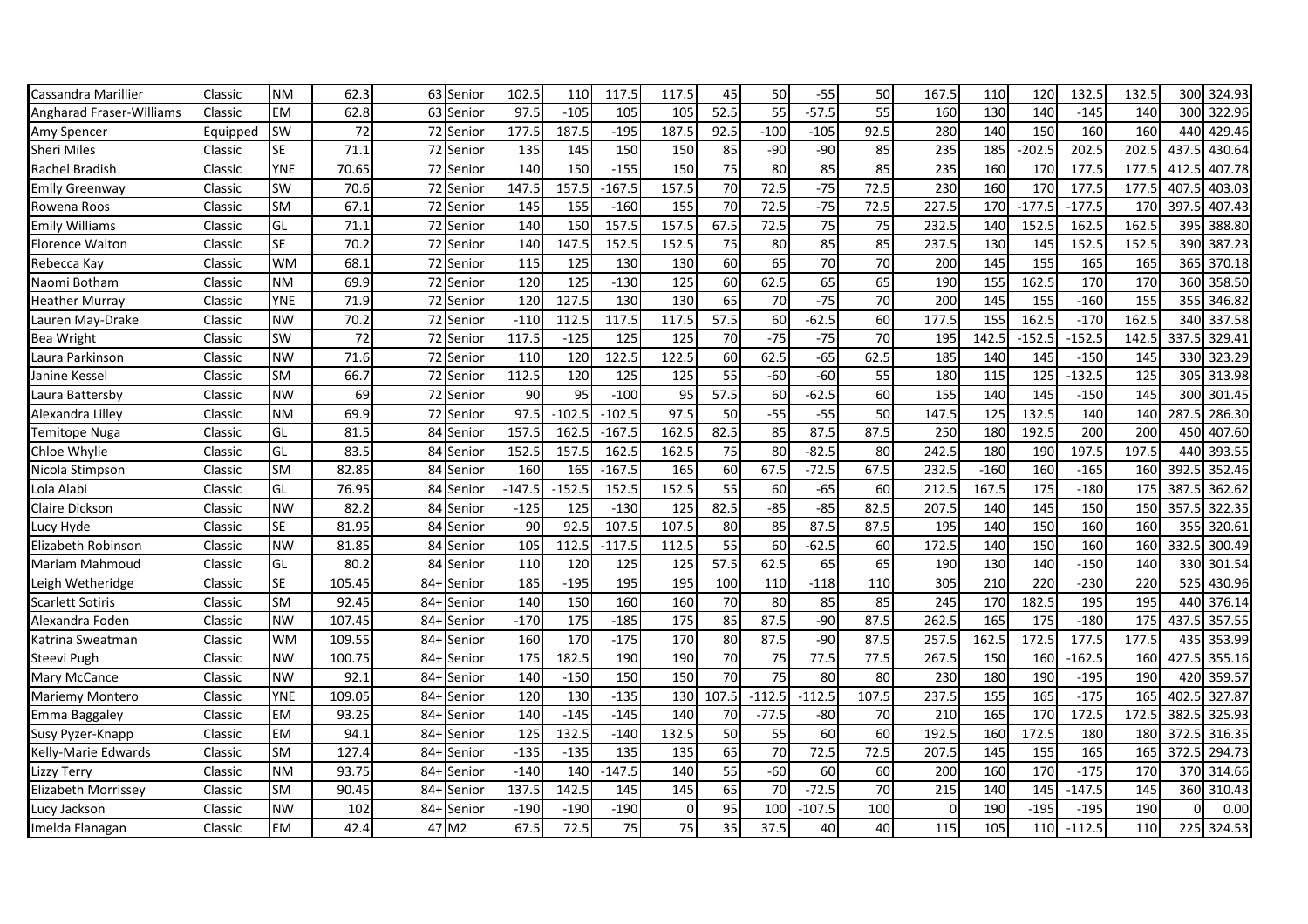| Marina Cornwall        | Classic  | <b>SM</b>  | 43.95 |          | 47 M3             | 65     | 67.5  | 70       | 70    | 37.5      | 42.5    | 45      | 45       | 115      | 105    | 110      | $-112.5$ | 110   | 225   | 317.06       |
|------------------------|----------|------------|-------|----------|-------------------|--------|-------|----------|-------|-----------|---------|---------|----------|----------|--------|----------|----------|-------|-------|--------------|
| Sofia Rufus            | Classic  | SW         | 51.05 |          | 52 M1             | 107.5  | 115   | $-117.5$ | 115   | 50        | 55      | $-57.5$ | 55       | 170      | 112.5  | 122.5    | $-127.5$ | 122.5 | 292.5 | 369.85       |
| Sarah Butcher          | Classic  | <b>EM</b>  | 55.25 |          | 57 M3             | 70     | 75    | 80       | 80    | 35        | $-40$   | 40      | 40       | 120      | 100    | $-107.5$ | 110      | 110   | 230   | 273.50       |
| Donna Bradbury         | Classic  | <b>NW</b>  | 59.5  |          | 63 M1             | 122.5  | 127.5 | 132.5    | 132.5 | 62.5      | 65      | 67.5    | 67.5     | 200      | 135    | 142.5    | 147.5    | 147.5 | 347.5 | 389.95       |
| <b>Sharon Holmes</b>   | Classic  | <b>NW</b>  | 62    |          | 63 M1             | 125    | 132.5 | $-140$   | 132.5 | 65        | 70      | 72.5    | 72.5     | 205      | 130    | 135      | 140      | 140   | 345   | 375.05       |
| Helen Hughes           | Classic  | GL         | 60.05 |          | 63 M1             | 82.5   | 87.5  | 90       | 90    | 47.5      | 52.5    | $-55$   | 52.5     | 142.5    | 102.5  | 107.5    | 110      | 110   | 252.5 | 281.33       |
| Yasmina Couty          | Equipped | <b>SM</b>  | 62    |          | 63 M1             | 135    | 145   | $-150$   | 145   | $-65$     | $-65$   | $-65$   |          | $\Omega$ | 150    | 157.5    | 167.5    | 167.5 |       | 0.00         |
| Diane Stockwell        | Classic  | <b>SE</b>  | 61.5  |          | 63 M <sub>2</sub> | 102.5  | 107.5 | 110      | 110   | 62.5      | $-67.5$ | 67.5    | 67.5     | 177.5    | 122.5  | 130      | 135      | 135   | 312.5 | 341.83       |
| <b>Ness Butler</b>     | Classic  | <b>EM</b>  | 59.25 |          | 63 M <sub>2</sub> | 80     | $-90$ | 90       | 90    | 47.5      | 50      | $-52.5$ | 50       | 140      | 100    | 112.5    | 122.5    | 122.5 | 262.5 | 295.53       |
| Emma Taylor            | Classic  | <b>YNE</b> | 68.4  |          | 72 M1             | $-125$ | 135   | $-140$   | 135   | 67.5      | 70      | $-72.5$ | 70       | 205      | 162.5  | 170      | 180      | 180   | 385   | 389.25       |
| Nina Cambatta          | Classic  | <b>EM</b>  | 68.55 |          | 72 M1             | 125    | 132.5 | $-137.5$ | 132.5 | 70        | 75      | $-77.5$ | 75       | 207.5    | 155    | 165      | 175      | 175   | 382.5 | 386.13       |
| Cassie Kane            | Classic  | SW         | 71.4  |          | 72 M1             | 110    | 120   | $-125$   | 120   | 65        | 70      | 72.5    | 72.5     | 192.5    | 140    | 160      | $-170$   | 160   | 352.5 | 345.99       |
| Paula Gentle           | Classic  | <b>EM</b>  | 65.1  |          | 72 M1             | 105    | 110   | 115      | 115   | 50        | 52.5    | 55      | 55       | 170      | $-135$ | 140      | $-145$   | 140   |       | 310 324.85   |
| Ajanta Hilton          | Classic  | <b>EM</b>  | 70.4  |          | 72 M1             | 95     | 105   | 112.5    | 112.5 | 50        | 52.5    | $-57.5$ | 52.5     | 165      | 127.5  | 132.5    | 140      | 140   |       | 305 302.24   |
| Debbie Cornish         | Classic  | <b>SM</b>  | 71.9  |          | 72 M1             | $-70$  | 75    | $-80$    | 75    | $-45$     | 52.5    | 55      | 55       | 130      | 105    | 117.5    | 125      | 125   | 255   | 249.12       |
| Rita Shergold          | Classic  | <b>SM</b>  | 67.8  |          | 72 M <sub>2</sub> | 85     | 95    | 105      | 105   | 55        | 62.5    | $-65$   | 62.5     | 167.5    | 115    | 125      | 132.5    | 132.5 | 300   | 305.22       |
| <b>Kelly Clark</b>     | Classic  | <b>YNE</b> | 69.35 |          | 72 M <sub>2</sub> | 75     | 80    | 85       | 85    | 45        | 50      | 52.5    | 52.5     | 137.5    | 100    | 110      | $-120$   | 110   | 247.5 | 247.82       |
| <b>Kitty Burroughs</b> | Equipped | <b>EM</b>  | 82.15 |          | 84 M1             | 150    | 160   | 170      | 170   | 85        | 90      | 95      | 95       | 265      | 160    | 170      | $-185$   | 170   | 435   | 392.36       |
| <b>Netty Hall</b>      | Classic  | <b>NW</b>  | 80.6  |          | 84 M1             | 110    | 120   | 130      | 130   | <b>60</b> | 65      | 70      | 70       | 200      | 130    | $-140$   | 140      | 140   | 340   | 309.82       |
| Verena Manchip         | Classic  | <b>SM</b>  | 83    |          | 84 M1             | $-130$ | 140   | 150      | 150   | $-57.5$   | $-62.5$ | $-62.5$ | $\Omega$ | $\Omega$ | 140    | 150      | 160      | 160   |       | 0.00         |
| Sarah Marsden          | Classic  | <b>EM</b>  | 92.75 | $84+$ M1 |                   | 140    | 150   | $-155$   | 150   | 77.5      | 82.5    | $-85$   | 82.5     | 232.5    | 140    | 150      | 157.5    | 157.5 | 390   | 332.99       |
| Siobhan Taylor         | Classic  | <b>EM</b>  | 97.35 | $84+$ M1 |                   | 120    | 132.5 | $-142.5$ | 132.5 | 65        | 70      | $-75$   | 70       | 202.5    | 140    | 150      | 160      | 160   | 362.5 | 304.31       |
| Paula Craven           | Classic  | <b>NM</b>  | 97.1  | $84+$ M1 |                   | 110    | 117.5 | $-120$   | 117.5 | 57.5      | 60      | $-62.5$ | 60       | 177.5    | 130    | 135      | 140      | 140   | 317.5 | 266.76       |
| <b>Claire Vize</b>     | Classic  | <b>EM</b>  | 94.9  | $84+$ M1 |                   | 100    | 110   | $-117.5$ | 110   | 50        | 55      | 60      | 60       | 170      | 125    | 135      | $-140$   | 135   |       | 305 258.25   |
| Claire Stansfield      | Classic  | <b>NW</b>  | 92.35 | $84+$ M1 |                   | 77.5   | 80    | 82.5     | 82.5  | 57.5      | 60      | 62.5    | 62.5     | 145      | 112.5  | 115      | 117.5    | 117.5 |       | 262.5 224.50 |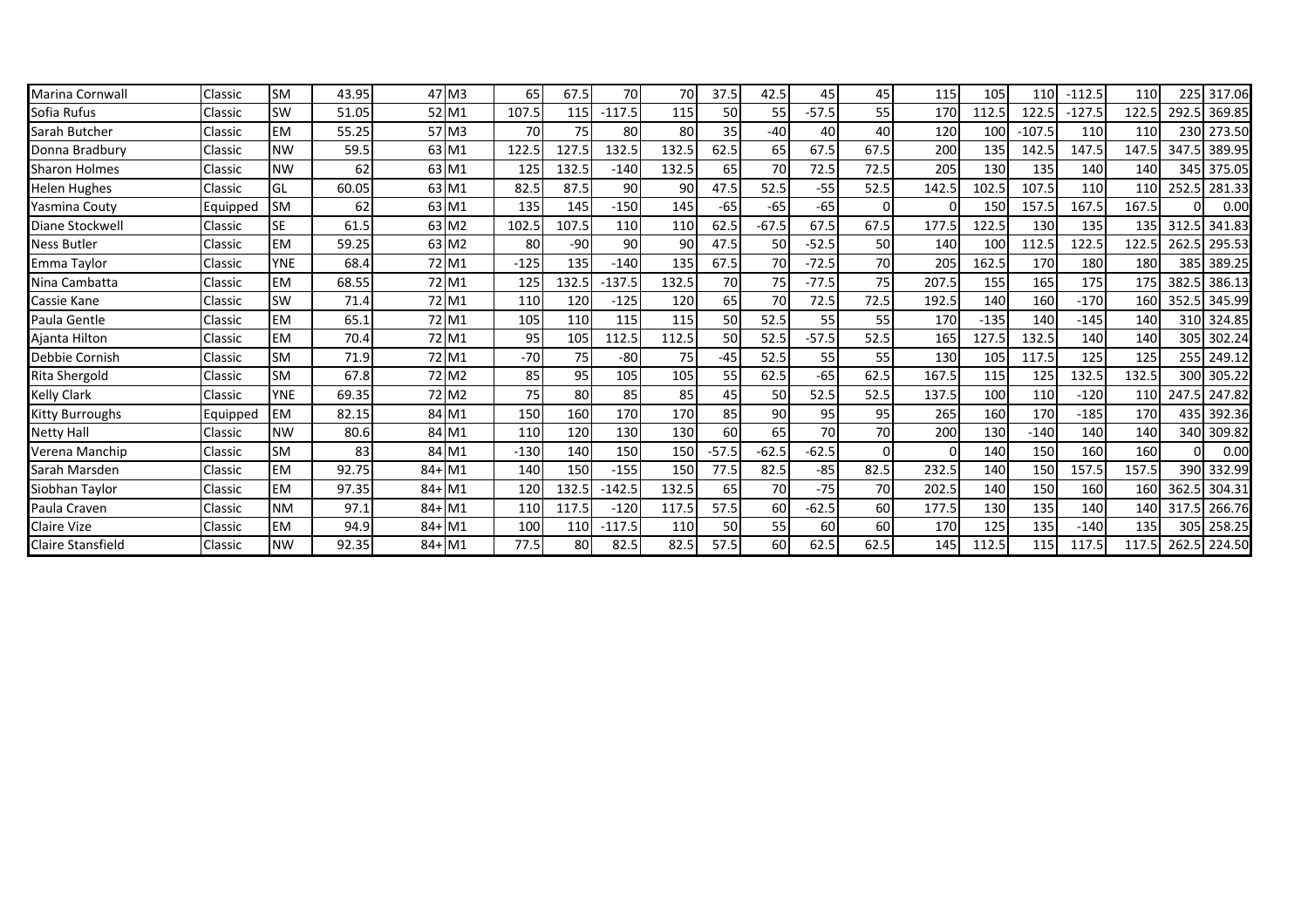| 2018 All England - Sunday 27th of May |  |
|---------------------------------------|--|
|---------------------------------------|--|

| Name                   | Type     | Div        | Bwt (kg) | WtCls (kg) Age |            | $SO-1$   | $SO-2$   | $SO-3$   | Best SQ  | <b>BP-1</b> | $BP-2$   | <b>BP-3</b> | <b>Best BP</b> | <b>Sub Total</b> | $DL-1$ | $DL-2$   | $DL-3$   | <b>Best DL</b> | Total | Wilks      |
|------------------------|----------|------------|----------|----------------|------------|----------|----------|----------|----------|-------------|----------|-------------|----------------|------------------|--------|----------|----------|----------------|-------|------------|
| Joel Wakeham           | Classic  | <b>NW</b>  | 57.4     |                | 59 U18     | 135      | 145      | 150      | 150      | 75          | 80       | $-85$       | 80             | 230              | 150    | 160      | $-170$   | 160            | 390   | 346.67     |
| Tom Hitchcock-Wyatt    | Classic  | <b>EM</b>  | 57.8     |                | 59 U23     | 157.5    | $-167.5$ | $-167.5$ | 157.5    | $-85$       | $-85$    | 85          | 85             | 242.5            | 157.5  | $-160$   | $-160$   | 157.5          | 400   | 353.21     |
| Callum McGovern        | Classic  | <b>NW</b>  | 62.1     |                | 66 U18     | 130      | 135      | 142.5    | 142.5    | 72.5        | 77.5     | 82.5        | 82.5           | 225              | 160    | 167.5    | 175      | 175            | 400   | 330.79     |
| <b>Ploutis Koumi</b>   | Classic  | <b>WM</b>  | 65.7     |                | 66 U23     | 140      |          |          | 140      | 117.5       | 120      | 122.5       | 122.5          | 262.5            | 180    | 190      | 200      | 200            | 462.5 | 364.52     |
| Nathan Gevao           | Classic  | <b>SM</b>  | 70.85    |                | 74 U18     | 155      | 165      | 175      | 175      | $-90$       | 95       | $-97.5$     | 95             | 270              | 170    | 187.5    | 200      | 200            | 470   | 349.00     |
| Nathan van der Reit    | Classic  | <b>SM</b>  | 69.3     |                | 74 U18     | 125      | 130      | $-132.5$ | 130      | 75          | $-80$    | 80          | 80             | 210              | 145    | 152.5    | 160      | 160            | 370   | 279.43     |
| Luke Wilson            | Classic  | SW         | 73       |                | 74 U23     | $-220$   | 220      | $-230$   | 220      | $-130$      | 132.5    | $-140$      | 132.5          | 352.5            | 220    | 225      | $-230$   | 225            | 577.5 | 419.47     |
| <b>Tim Rew</b>         | Classic  | <b>SW</b>  | 72.7     |                | 74 U23     | 185      | 195      | 200      | 200      | 107.5       | 115      | $-120$      | 115            | 315              | 225    | 237.5    | $-247.5$ | 237.5          | 552.5 | 402.51     |
| Ifti Rahman            | Classic  | WМ         | 71.3     |                | 74 U23     | $-190$   | 200      | 205      | 205      | 107.5       | 112.5    | $-115$      | 112.5          | 317.5            | 200    | 220      | 230      | 230            | 547.5 | 404.63     |
| Zechi Gan              | Classic  | <b>WM</b>  | 74       |                | 74 U23     | $-175$   | 175      | 185      | 185      | 102.5       | 110      | 115         | 115            | 300              | 225    | 235      | $-252.5$ | 235            | 535   | 384.83     |
| Robert Christie        | Classic  | SW         | 83       |                | 83 U18     | 175      | 186      | 190      | 190      | 105         | 115      | $-120$      | 115            | 305              | 202.5  | 207.5    | $-216$   | 207.5          | 512.5 | 342.09     |
| Ramsay Kirkhy          | Classic  | GL         | 79.5     |                | 83 U23     | 175      | 185      | 190      | 190      | 115         | 120      | 125         | 125            | 315              | 197.5  | 210      | $-220$   | 210            | 525   | 359.84     |
| <b>Charlie Hibbert</b> | Classic  | <b>SE</b>  | 92       |                | 93 U23     | 207.5    | 220      | 222.5    | 222.5    | 150         | 157.5    | 162.5       | 162.5          | 385              | 245    | 260      | 272.5    | 272.5          | 657.5 | 415.18     |
| <b>Eoghan Moriarty</b> | Classic  | <b>YNE</b> | 92.5     |                | $93$ $U23$ | 227.5    | $-240$   | 240      | 240      | 132.5       | 137.5    | 142.        | 142.5          | 382.5            | 265    | $-272.5$ | $-275$   | 265            | 647.  | 407.80     |
| <b>Will Lewis</b>      | Classic  | <b>SM</b>  | 92.7     |                | 93 U23     | 21C      | 222.     | 227.5    | 227.5    | 130         | $-137.5$ | 137.5       | 137.5          | 365              | 230    | 242.5    | $-250$   | 242.5          | 607.  | 382.21     |
| Dan Wooldridge         | Classic  | <b>SM</b>  | 91.5     |                | 93 U23     | $-207.5$ | $-212.5$ | $-212.5$ | $\Omega$ | 137.5       | 147.5    | $-152.5$    | 147.5          |                  | 212.5  | 227.5    | 237.5    | 237.5          |       | 0.00       |
| <b>Ben Glasscock</b>   | Classic  | <b>SE</b>  | 103.9    | 105 U23        |            | 225      | 232.5    | 237.5    | 237.5    | 127.5       | 135      | $-142.5$    | 135            | 372.5            | 275    | 287.5    | $-300$   | 287.5          | 660   | 395.87     |
| <b>Bradley Horne</b>   | Classic  | <b>SM</b>  | 104.7    | 105 U23        |            | 197.5    | 207.5    | 217.5    | 217.5    | 177.5       | 183      | $-185$      | 183            | 400.5            | 250    | 257.5    | $-260$   | 257.5          | 658   | 393.59     |
| Joe MaCarthy           | Classic  | <b>SE</b>  | 100.5    | 105 U23        |            | 215      | $-225$   | 227.5    | 227.5    | 115         | 125      | $-130$      | 125            | 352.5            | 240    | 255      | 270      | 270            | 622.5 | 378.10     |
| Sam Mcleod             | Classic  | <b>NW</b>  | 102      | 105 U23        |            | $-210$   | $-210$   | 210      | 210      | 145         | 152.5    | 157.5       | 157.5          | 367.5            | 217.5  | 230      | 245      | 245            | 612.5 | 369.90     |
| Luke Huggins           | Classic  | <b>EM</b>  | 105      | 105 U23        |            | 205      | 217.5    | 222.5    | 222.5    | 127.5       | 135      | $-142.5$    | 135            | 357.5            | 230    | 245      | 255      | 255            | 612.5 | 366.00     |
| <b>Beck Phillips</b>   | Classic  | <b>SW</b>  | 95.9     | 105 U23        |            | 80       |          |          | 80       | 145         | 155      | $-160$      | 155            | 235              | 245    | 255      | 260      | 260            | 495   | 306.61     |
| Lewis Harding          | Classic  | <b>SE</b>  | 115.5    | 120 U23        |            | 215      | 235      | $-250$   | 235      | 155         | 160      | 165         | 165            | 400              | 290    | 295      | $-297.5$ | 295            | 695   | 403.37     |
| <b>Scott Newbould</b>  | Classic  | YNE        | 106.9    | 120 U23        |            | 225      | 242.5    | 255      | 255      | 150         | 155      | 157.5       | 157.5          | 412.5            | 230    | 250      | 262.5    | 262.5          | 675   | 400.88     |
| David Brown            | Classic  | <b>EM</b>  | 58.9     |                | 59 M3      | 85       | 87.5     | 90       | 90       | 67.5        | 70       | 72.5        | 72.5           | 162.             | 122.5  | 125      | 127.5    | 127.5          | 290   | 251.59     |
| Roger Hamilton-Smith   | Classic  | <b>SM</b>  | 65.1     |                | 66 M1      | 157.5    | 172.5    | 177.5    | 177.5    | 102.5       | 112.5    | 115         | 115            | 292.5            | 205    | 217.5    | $\Omega$ | 217.5          | 510   | 405.03     |
| Shaun Bateman          | Classic  | SW         | 64.5     |                | 66 M2      | 150      | 160      | 162.5    | 162.5    | $-115$      | 115      | $-117.5$    | 115            | 277.5            | 185    | 195      | $-200$   | 195            | 472.5 | 378.18     |
| Malcolm Bainbridge     | Classic  | <b>SE</b>  | 64.6     |                | 66 M4      | 100      | 110      | $-122.5$ | 110      | $-72.5$     | 77.5     | 80          | 80             | 190              | 170    | 180      | $\Omega$ | 180            | 370   | 295.75     |
| Nicholas Bentley       | Classic  | <b>SE</b>  | 73       |                | 74 M1      | $-145$   | 145      | 150      | 150      | 90          | 95       | 100         | 100            | 250              | 200    | 210      | 220      | 220            | 470   | 341.39     |
| Jody Carvell           | Classic  | <b>NM</b>  | 71       |                | 74 M1      | 140      | 150      | $-157.5$ | 150      | 80          | 85       | 87.5        | 87.5           | 237.5            | 170    | 180      | 185      | 185            | 422.5 | 313.23     |
| <b>Nigel Gillis</b>    | Classic  | <b>NM</b>  | 68.7     | 74 M2          |            | 170      | 185      | $-190$   | 185      | 100         | 107.5    | 112.5       | 112.5          | 297.5            | 170    | 182.5    | 195      | 195            | 492.5 | 374.47     |
| Kevin Payne            | Classic  | <b>SE</b>  | 70.7     |                | 74 M3      | 107.5    | 117.5    | $-126$   | 117.5    | 72.5        | 77.5     | 82.5        | 82.5           | 200              | 170    | 180      | 190      | 190            | 390   | 290.06     |
| Harry Singh Cheema     | Equipped | <b>WM</b>  | 73.7     |                | 74 M3      | $-160$   | $-165$   | $-165$   | $\Omega$ | $-115$      | $\Omega$ | $\Omega$    | $\Omega$       | $\Omega$         |        | $\Omega$ | $\Omega$ | $\Omega$       |       | 0.00       |
| <b>Henry Clark</b>     | Classic  | <b>SM</b>  | 73.1     | 74 M4          |            | $-110$   | 110      | $-120$   | 110      | 52.5        | 55       | $-57.5$     | 55             | 165              | $-125$ | 125      | $\Omega$ | 125            | 290   | 210.44     |
| <b>William Mann</b>    | Classic  | <b>SE</b>  | 81.2     |                | 83 M1      | 180      | $-190$   | 190      | 190      | 125         | 130      | $-135$      | 130            | 320              | 232.5  | 252.5    | $-270.5$ | 252.5          | 572.5 | 387.24     |
| Lee Grifiths           | Classic  | <b>NW</b>  | 80.6     |                | 83 M1      | 150      | 160      | $-170$   | 160      | 90          | 92.5     | 95          | 95             | 255              | 185    | 192.5    | 200      | 200            | 455   | 309.18     |
| Ali Wilson             | Classic  | <b>EM</b>  | 80.3     |                | 83 M1      | 130      | 140      | $-150$   | 140      | 102.5       | 107.5    | $-110$      | 107.5          | 247.5            | 190    | $-205$   | $-205$   | 190            | 437.5 | 297.98     |
| David Clifford         | Classic  | <b>NW</b>  | 82.5     |                | 83 M2      | 190      | $-202.5$ | 202.5    | 202.5    | 120         | 127.5    | $-132.5$    | 127.5          | 330              | 230    | 240      | $-250.5$ | 240            |       | 570 381.85 |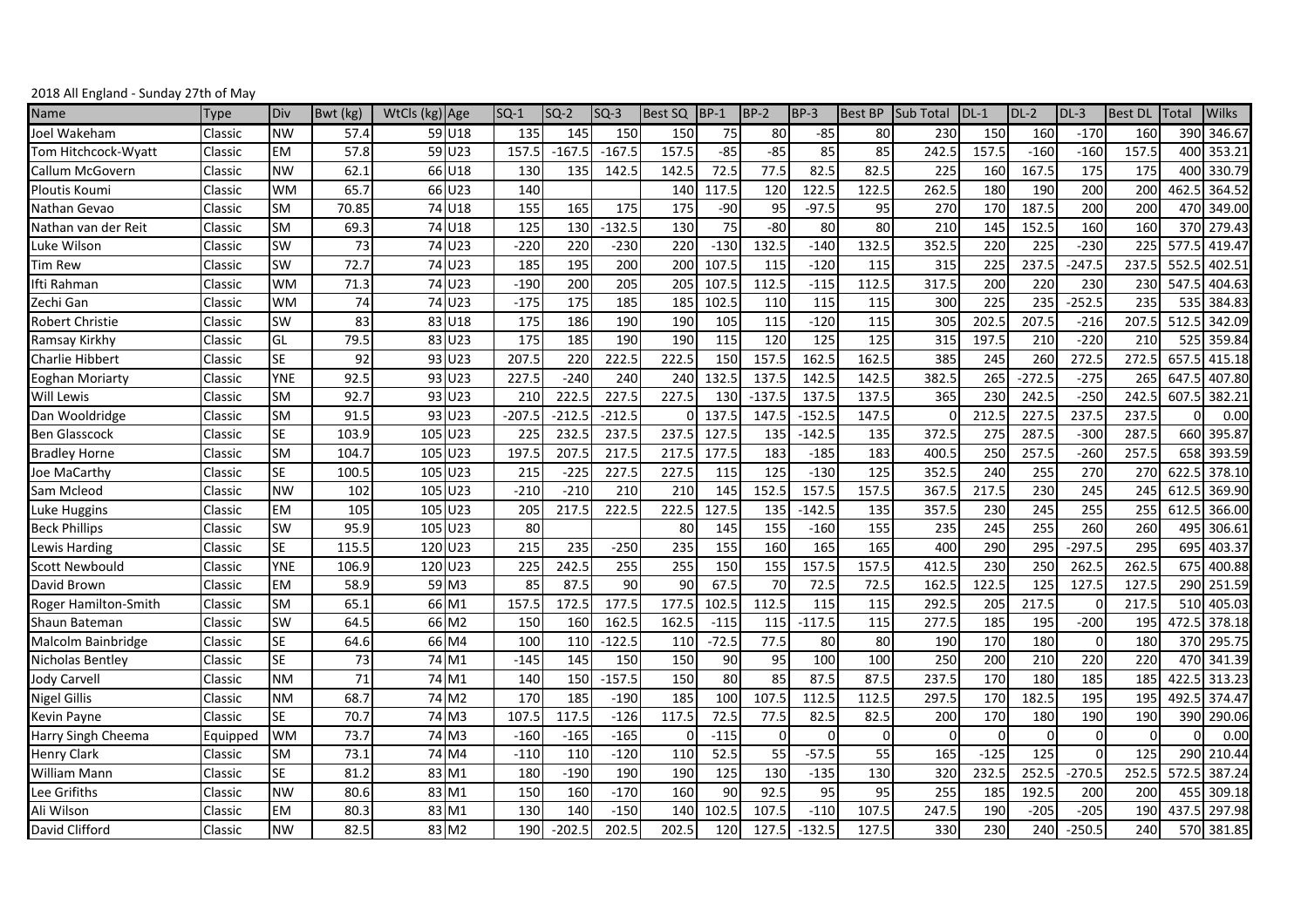| David Horne           | Classic  | <b>SM</b>  | 81.8  |        | 83 M <sub>2</sub> | 130    | 140      | 147.5    | 147.5 | 100   | 105      | 107.5    | 107.5 | 255   | 195        | 202.5  | 207.5    | 207.5        |      | 462.5 311.43 |
|-----------------------|----------|------------|-------|--------|-------------------|--------|----------|----------|-------|-------|----------|----------|-------|-------|------------|--------|----------|--------------|------|--------------|
| Neil Butler           | Classic  | <b>EM</b>  | 80.9  |        | 83 M <sub>2</sub> | 150    | 155      | $-160$   | 155   | 95    | 97.5     | $-100$   | 97.5  | 252.5 | 190        | 200    | $-205$   | 200 <b>1</b> |      | 452.5 306.77 |
| Nigel Seymour         | Classic  | <b>SM</b>  | 80.1  |        | 83 M <sub>2</sub> | 137.5  | 145      | $-150$   | 145   | 97.5  | 102.5    | $-107.5$ | 102.5 | 247.5 | 190        | $-205$ | $-205$   | 190          |      | 437.5 298.45 |
| Karnel Singh          | Equipped | <b>WM</b>  | 80.5  |        | 83 M3             | $-205$ | 220      | 230      | 230   | 135   | $-142.5$ | 142.5    | 142.5 | 372.5 | 210        | 227.5  | $-240.5$ | 227.5        | 600  | 408.02       |
| Jason Talbot          | Equipped | <b>NM</b>  | 92.5  |        | 93 M1             | 165    | 182.5    | 190      | 190   | 185   | $-200.5$ | 200.5    | 200.5 | 390.5 | 160        | 190    | 200      | 200          |      | 590.5 371.90 |
| Drew Blackman         | Classic  | <b>SE</b>  | 91.7  |        | 93 M1             | 190    | 205      | 215      | 215   | 142.5 | 150      | 155      | 155   | 370   | 220        | $-235$ | $-235$   | 220          |      | 590 373.15   |
| David Martin          | Classic  | <b>SE</b>  | 89.4  |        | 93 M1             | 177.5  | 187.5    | 192.5    | 192.5 | 102.5 | 110      | $-112.5$ | 110   | 302.5 | 220        | 230    | 237.5    | 237.5        |      | 540 345.92   |
| Philip Varcas         | Classic  | <b>SM</b>  | 92.3  |        | 93 M1             | 155    | $-162.5$ | $-162.5$ | 155   | 122.5 | $-125$   | 125      | 125   | 280   | 180        | 185    |          | 185          |      | 465 293.17   |
| <b>Richard Parish</b> | Classic  | <b>YNE</b> | 92.5  |        | 93 M <sub>2</sub> | 175    | 187.5    | 195      | 195   | 102.5 | 110      | 115      | 115   | 310   | 220        | 235    | $-245$   | 235          |      | 545 343.25   |
| Kevin Jane            | Equipped | <b>EM</b>  | 92.9  |        | 93 M3             | 230    | 245      | $-257.5$ | 245   | 145   | $-152.5$ | $-152.5$ | 145   | 390   | <b>230</b> | 250    | $-260$   | 250          |      | 640 402.25   |
| Thomas Celestin       | Classic  | GL         | 102.2 | 105 M1 |                   | 235    | 245      | 252.5    | 252.5 | 110   | 115      | 120      | 120   | 372.5 | 285        | 302.5  | 312.5    | 312.5        |      | 685 413.37   |
| Chris Ashton          | Classic  | <b>NW</b>  | 102.7 | 105 M1 |                   | 180    | $-190$   | $-190$   | 180   | 115   | $-122.5$ | 122.5    | 122.5 | 302.5 | 215        | 225    | 237.5    | 237.5        |      | 540 325.27   |
| Adam Anderson         | Classic  | <b>NW</b>  | 103.3 | 105 M1 |                   | 155    | 160      | 162.5    | 162.5 | 102.5 | $-105$   | $-105$   | 102.5 | 265   | 190        | 200    | $-205$   | 200          |      | 465 279.49   |
| Michael Denzil        | Classic  | GL         | 102.2 | 105 M2 |                   | 167.5  | 177.5    | 182.5    | 182.5 | 102.5 | 110      | 112.5    | 112.5 | 295   | 187.5      | 200    | $-207.5$ | 200          |      | 495 298.71   |
| Chris Godfrey         | Classic  | <b>YNE</b> | 117.1 | 120 M1 |                   | 215    | 222.5    | $-225$   | 222.5 | 125   | 132.5    | $-135$   | 132.5 | 355   | 230        | 240    | $-242.5$ | 240          |      | 595 344.11   |
| Stephen Irving        | Classic  | <b>NW</b>  | 118.2 | 120 M1 |                   | 165    | $-170$   | 170      | 170   | 105   | 110      | $-112.5$ | 110   | 280   | 210        | 215    | $-220$   | 215          |      | 495 285.61   |
| Andy Rodney           | Classic  | <b>EM</b>  | 119.5 | 120 M2 |                   | 190    | 216      | 230      | 230   | 132.5 | 142.5    | 155      | 155   | 385   | 232.5      | 250    |          | 250          |      | 635 365.43   |
| David Charnock        | Equipped | <b>NW</b>  | 115.5 | 120 M2 |                   | 210    | 225      | $-235$   | 225   | 150   | 160      | $-170$   | 160   | 385   | 220        | 240    | $-255$   | 240          |      | 625 362.74   |
| Ian Finch             | Classic  | <b>EM</b>  | 117.8 | 120 M3 |                   | 175    |          |          | 175   | 115   | 122.5    | 127.5    | 127.5 | 302.5 | 200        |        |          | 200          | 502. | 290.18       |
| Trevor Walker         | Classic  | <b>NW</b>  | 117.5 | 120 M4 |                   | 130    | 135      | $-140$   | 135   | 90    | 95       | $-97.5$  | 95    | 230   | 180        | 190    | 195.5    | 195.5        |      | 425.5 245.87 |
| <b>Mark Townend</b>   | Classic  | <b>SW</b>  | 148.5 | 120+M1 |                   | 180    | 200      | 220      | 220   | 135   | $-142.5$ | $-142.5$ | 135   | 355   | 200        | 2201   | 230      | 230          |      | 585 324.14   |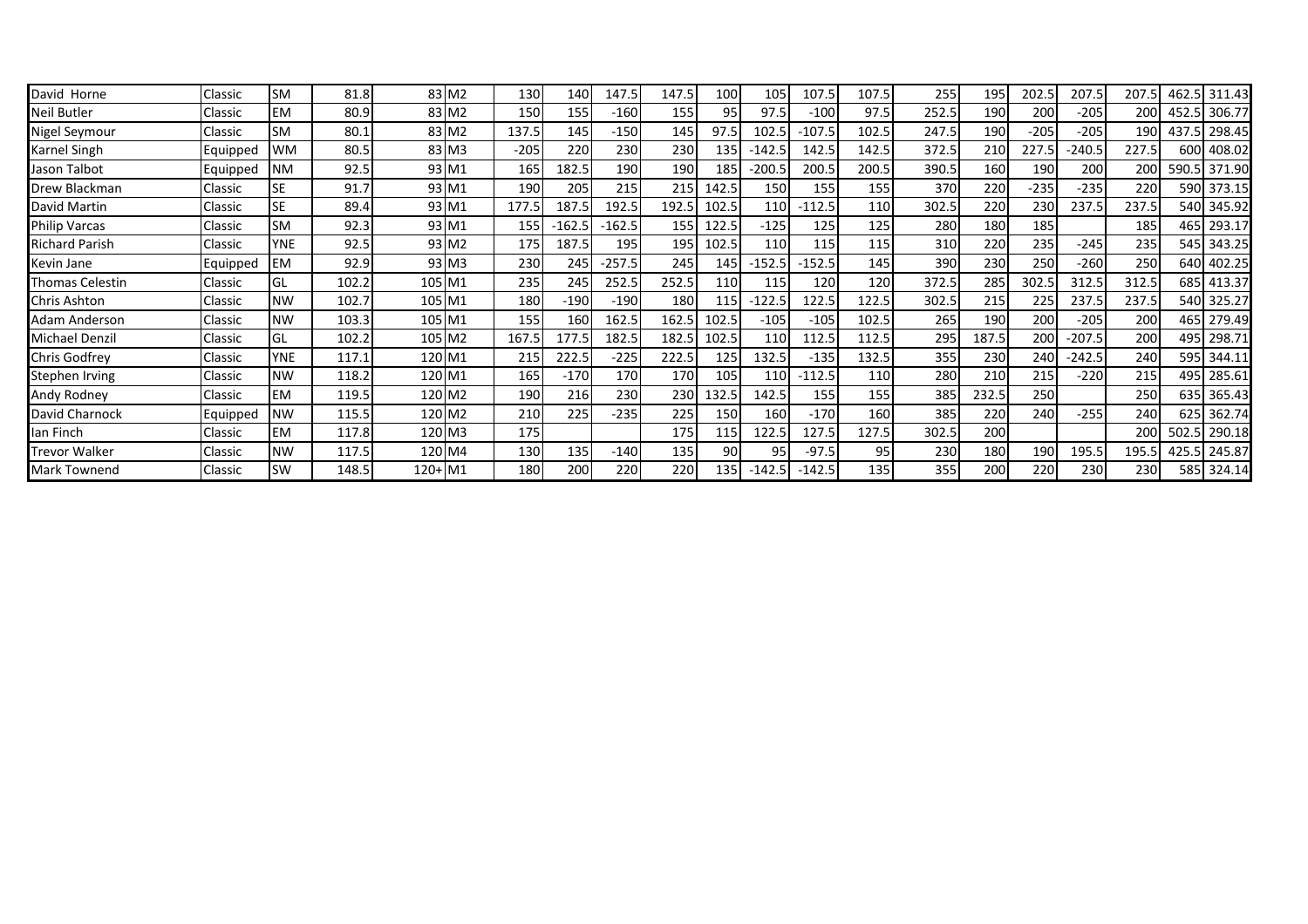| Name                   | Type     | Div        | Bwt (kg) | WtCls (kg) Age |           | $SO-1$   | SQ-2     | $SQ-3$   | <b>Best SQ</b> | $BP-1$  | $BP-2$   | $BP-3$   | <b>Best BP</b> | <b>Sub Total</b> | $DL-1$ | $DL-2$ | $DL-3$   | <b>Best DL</b> | Total           | Wilks        |
|------------------------|----------|------------|----------|----------------|-----------|----------|----------|----------|----------------|---------|----------|----------|----------------|------------------|--------|--------|----------|----------------|-----------------|--------------|
| uke Bennett.           | Classic  | <b>SE</b>  | 57.85    |                | 59 Senior | 185      | 192.5    | $-200$   | 192.5          | 107.5   | $-113$   | 114      | 114            | 306.5            | 177.5  | 185    | 192.     | 192.5          | 49 <sup>c</sup> | 440.27       |
| Ben Hampson            | Classic  | <b>EM</b>  | 58.8     |                | 59 Senior | 165      | 172.5    | 180      | 180            | 102.5   | 110      | $-115$   | 110            | 290              | 177.5  | 192.5  | $-202.5$ | 192.5          | 482.5           | 419.25       |
| Aftab Uddin            | Classic  | GL         | 58.9     |                | 59 Senior | $-145$   | $-145$   | 145      | 145            | $-97.5$ | 97.5     | $-102.5$ | 97.5           | 242.5            | 180    | 190    | 195      | 195            | 437.5           | 379.55       |
| Nathan Miller          | Classic  | <b>YNE</b> | 55.9     |                | 59 Senior | 135      | 145      | 150      | 150            | 72.5    | 77.5     | 80       | 80             | 230              | 157.5  | 170    | 180      | 180            | 410             | 373.90       |
| Joseph Diva            | Classic  | GL         | 64.2     |                | 66 Senior | 167.5    | 175      | 180      | 180            | 110     | 117.5    | 122.5    | 122.5          | 302.5            | 195    | 212.5  | $-222.5$ | 212.5          | 515             | 413.82       |
| Andy Kershaw           | Classic  | <b>NW</b>  | 64.3     |                | 66 Senior | 155      | 160      | $-162.5$ | 160            | 110     | 115      | $-120$   | 115            | 275              | 180    | $-190$ | 190      | 190            | 465             | 373.15       |
| Danny Smith            | Classic  | <b>NW</b>  | 65.3     |                | 66 Senior | 150      | 160      | $-167.5$ | 160            | 95      | 100      | 105      | 105            | 265              | 190    | $-200$ | $-200$   | 190            | 455             | 360.43       |
| Sean Maloney           | Classic  | <b>EM</b>  | 65.2     |                | 66 Senior | 140      | 150      | 155      | 155            | 95      | 100      | $-102.5$ | 100            | 255              | 175    | 185    | $-195$   | 185            | 440             | 348.99       |
| William George         | Classic  | GL         | 66       |                | 66 Senior | $-165$   | $-165$   | $-165$   | $\Omega$       | $-110$  |          |          | $\Omega$       | $\Omega$         |        |        |          | $\Omega$       |                 | 0.00         |
| Luke Rogers            | Classic  | <b>WM</b>  | 73.35    |                | 74 Senior | 225      | 237.5    | $-243.5$ | 237.5          | 122.5   | 130      | 135      | 135            | 372.5            | 247.5  | 262.5  | 272.5    | 272.5          | 645             | 466.89       |
| Nate Shaw              | Classic  | <b>SE</b>  | 72.4     |                | 74 Senior | 197.     | 207.     | $-215$   | 207.5          | 105     | 112.5    | 117.5    | 117.5          | 325              | 227.5  | 240    | $-247.5$ | 240            | 565             | 412.86       |
| Jordan Partington      | Classic  | <b>SW</b>  | 72.6     |                | 74 Senior | $-197.5$ | 210      | 220      | 220            | 122.5   | 132.5    | $-137.5$ | 132.5          | 352.5            | 195    | 205    | 210      | 210            | 562.            | 410.21       |
| Joshua Burton          | Classic  | <b>EM</b>  | 73.2     |                | 74 Senior | 180      | 190      | $-200$   | 190            | 120     | 127.5    | $-130$   | 127.5          | 317.5            | 215    | 230    | $-247.5$ | 230            | 547.            | 396.90       |
| David Saunders         | Classic  | <b>YNE</b> | 73.65    |                | 74 Senior | 190      | $-195$   | 195      | 195            | 100     | $-105$   | $-105$   | 100            | 295              | 225    | 237.5  | $-240$   | 237.5          | 532.5           | 384.33       |
| Qasim Iqbal            | Classic  | <b>WM</b>  | 73.05    |                | 74 Senior | 195      | $-207.5$ | $-207.5$ | 195            | 102.5   | 110      | 115      | 115            | 310              | 210    | 220    | $-227.5$ | 220            | 530             | 384.78       |
| Wayne Barber           | Classic  | <b>YNE</b> | 74       |                | 74 Senior | 172.5    | 180      | 185      | 185            | 115     | 117.5    | $-122.5$ | 117.5          | 302.5            | 200    | 210    | $-217.5$ | 210            | 512.5           | 368.65       |
| Michael Roskell        | Classic  | <b>NW</b>  | 73.85    |                | 74 Senior | 167.5    | $-175$   | 175      | 175            | 102.5   | 107.5    | 110      | 110            | 285              | 190    | 210    | $-220$   | 210            | 495             | 356.57       |
| Owen Lockwood          | Classic  | <b>YNE</b> | 82.5     |                | 83 Senior | 235      | 247.5    | 255      | 255            | 142.5   | 150      | 155      | 155            | 410              | 245    | 265    | 270      | 270            | 680             | 455.54       |
| Steven Varney          | Classic  | <b>SW</b>  | 81.2     |                | 83 Senior | 217.5    | 227.5    | $-235$   | 227.5          | 150     | 157.5    | $-160$   | 157.5          | 385              | 250    | 262.5  | $-272.5$ | 262.5          | 647.            | 437.97       |
| Joshua Bosman          | Classic  | <b>YNE</b> | 82.6     |                | 83 Senior | 200      | 210      | 220      | 220            | 135     | 140      | 142.5    | 142.5          | 362.5            | 265    | 285    | $-301$   | 285            | 647.            | 433.45       |
| Jasvinder Singh Cheema | Equipped | <b>WM</b>  | 81.8     |                | 83 Senior | 215      | $-225$   | 225      | 225            | 190     | 200      | 207.5    | 207.5          | 432.5            | 200    | 205    | 210      | 210            | 642.5           | 432.63       |
| Jac Lewis              | Classic  | <b>NW</b>  | 81.6     |                | 83 Senior | 215      | 225      | 230      | 230            | 162.5   | $-167.5$ | $-167.5$ | 162.5          | 392.5            | $-240$ | $-240$ | 240      | 240            | 632.            | 426.53       |
| <b>Adam Manery</b>     | Classic  | <b>SM</b>  | 82       |                | 83 Senior | 215      | 225      | 232.5    | 232.5          | 147.5   | 152.5    | $-155$   | 152.5          | 385              | 220    | 235    | 245      | 245            | 63C             | 423.59       |
| Christopher Teague     | Classic  | <b>WM</b>  | 82.6     |                | 83 Senior | 200      | 210      | 220      | 220            | 160     | $-165$   | $-165$   | 160            | 380              | 250    | $-255$ | $-255$   | 250            | 630             | 421.74       |
| Simon Chan             | Classic  | <b>YNE</b> | 82.5     |                | 83 Senior | 205      | 217.5    | 222.5    | 222.5          | 142.5   | 150      | 152.5    | 152.5          | 375              | 227.5  | 242.5  | $-252.5$ | 242.5          | 617.5           | 413.67       |
| David Murray           | Equipped | <b>SM</b>  | 81.9     |                | 83 Senior | $-237.5$ | 237.5    | 252.5    | 252.5          | 155     | $-165$   | $-165$   | 155            | 407.5            | 180    | $-195$ | $-195$   | 180            | 587.5           | 395.31       |
| Taha Igbal             | Classic  | <b>WM</b>  | 81.6     |                | 83 Senior | 192.5    | 200      | $-207.5$ | 200            | 110     | 120      | 125      | 125            | 325              | 230    | 240    | $-245$   | 240            | 565             | 381.02       |
| Stuart Nicholson       | Classic  | <b>NW</b>  | 82.3     |                | 83 Senior | 200      | $-210$   | $-215$   | 200            | 135     | $-142.5$ | $-142.5$ | 135            | 335              | 220    | $-240$ | $-240$   | 220            | 555             | 372.34       |
| Kyran O'Neill          | Classic  | <b>SM</b>  | 81.4     |                | 83 Senior | 197.5    | 210      | $-215$   | 210            | 117.5   | 125      | $-130$   | 125            | 335              | 192.5  | 212.5  | $-217.5$ | 212.5          | 547.            | 369.77       |
| Pierre Shillingford    | Classic  | GL         | 91.9     |                | 93 Senior | 245      | 257.5    | 265      | 265            | 162.5   | 172.5    | 180      | 180            | 445              | 280    | 300    | 310      | 310            | 755             | 477.00       |
| Lenny Oseni            | Classic  | GL         | 91.6     |                | 93 Senior | $-235$   | 235      | 250      | 250            | 155     | 162.5    | 167.5    | 167.5          | 417.5            | 265    | 285    | $-292.5$ | 285            | 702.5           | 444.54       |
| Hugo Duarte            | Classic  | <b>EM</b>  | 91.2     |                | 93 Senior | $-245$   | 245      | 255      | 255            | 142.5   | $-150$   | 150      | 150            | 405              | 275    | $-290$ | 290      | 290            | 695             | 440.75       |
| James Blundell         | Classic  | <b>EM</b>  | 91.7     |                | 93 Senior | 225      | 240      | $-250$   | 240            | 160     | 170      | $-177.5$ | 170            | 410              | 265    | 285    | $-300$   | 285            | 695             | 439.56       |
| Aleem Majid            | Classic  | GI         | 92.9     |                | 93 Senior | 250      | 260      | 265      | 265            | 145     | 155      | 160      | 160            | 425              | 255    | 270    | $-277.5$ | 270            | 695             | 436.82       |
| Justin White           | Classic  | <b>EM</b>  | 88.7     |                | 93 Senior | 200      | $-210$   | 220      | 220            | 115     | 122.5    | 132.5    | 132.5          | 352.5            | 265    | 287.5  | 300      | 300            | 652.5           | 419.69       |
| Tom Gee                | Classic  | <b>NM</b>  | 89.6     |                | 93 Senior | 200      | $-212.5$ |          | 200            | 135     | $-140$   | 140      | 140            | 340              | 270    | 280    | $-290$   | 280            | 62C             | 396.71       |
| Rino Shala             | Classic  | GL         | 87       |                | 93 Senior | 192.5    | 200      | 212.5    | 212.5          | $-125$  | 127.5    | 132.5    | 132.5          | 345              | 235    | 250    | 262.5    | 262.5          | 607.            | 394.80       |
| <b>Neil Mehrtens</b>   | Classic  | GL         | 91.6     |                | 93 Senior | 197.5    | 207.5    | 217.5    | 217.5          | 142.5   | 150      | $-155$   | 150            | 367.5            | 220    | 232.5  | 235      | 235            |                 | 602.5 381.26 |